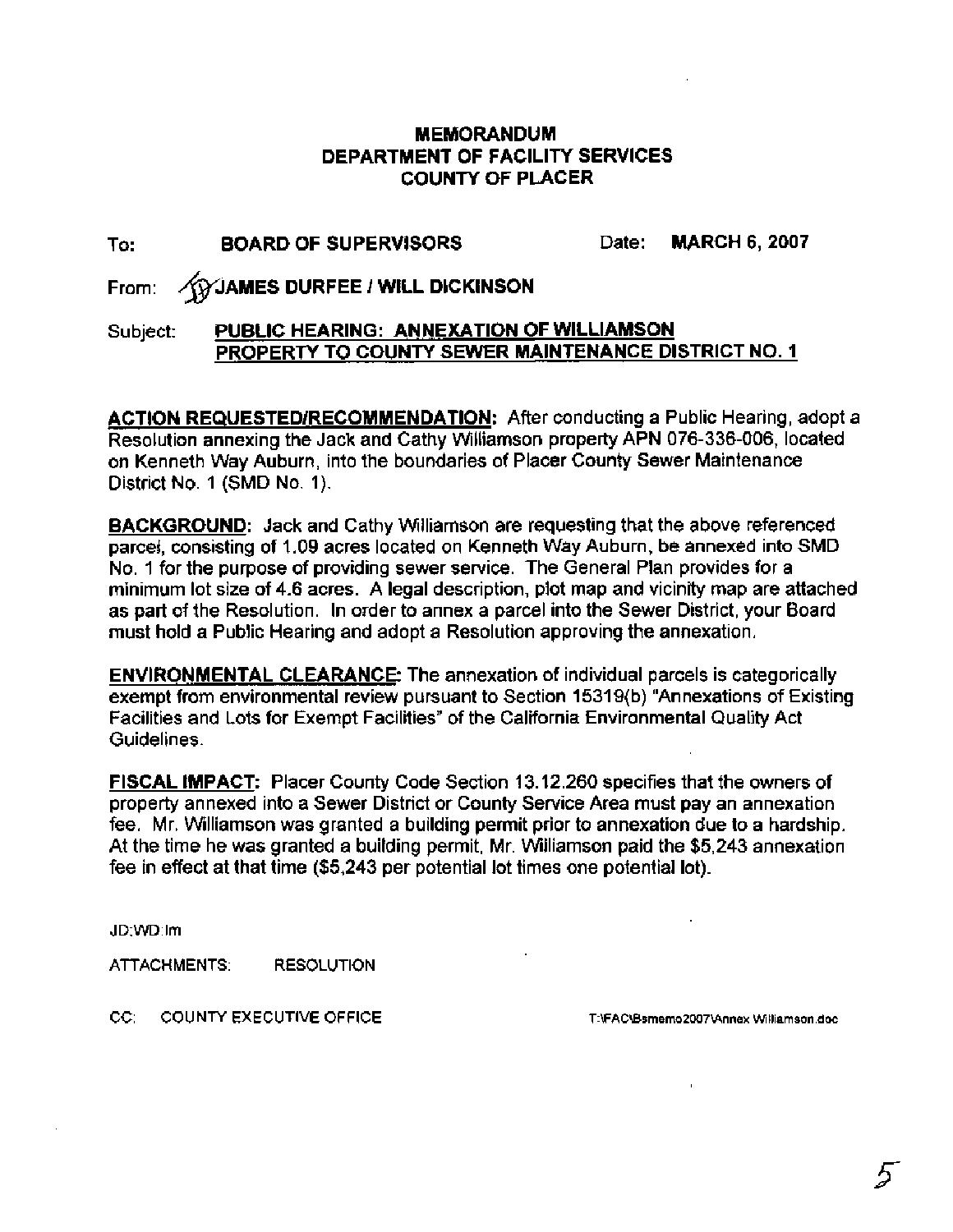## **Before The Board of Supervisors County of Placer, State Of California**

#### In the matter of: A RESOLUTION ANNEXING THE **PROPERTY OF JACK AND CATHY WILLIAMSON** APN: 076-336-006, INTO SEWER MAINTENANCE **DISTRICT** NO. 1

| Resolution No.       |  |
|----------------------|--|
| Ordinance No.        |  |
| <b>First Reading</b> |  |

| The following        | <b>RESOLUTION</b>                                 | was duly passed by the Board of Supervisors |
|----------------------|---------------------------------------------------|---------------------------------------------|
|                      | of the County of Placer at a regular meeting held | by the following                            |
| vote on roll call: l |                                                   |                                             |
| August 1             |                                                   |                                             |

Ayes:

Noes:

Absent:

Signed and approved by me after its passage.

Attest: Clerk of said Board Chairman, Board of Supervisors

**BE IT RESOLVED,** by the Board of Supervisors of the County of Placer, State of California, as follows:

- I. The Board of Supervisors hereby determines that the property shown on Exhibit "A", and on the map entitled Exhibit "B", attached hereto and incorporated herein, will be benefited by annexation to Sewer Maintenance District No. 1. Such land contains approximately 1.09 acres.
- 2. The boundaries of Sewer Maintenance District No. 1 shall be altered to include such territory upon payment of the annexation fee in effect at the time the applicant chooses to make payment, based on rates contained in Section 13.12.350 of the County Code. The applicant pre-paid a fee of \$5,243 (\$5,243 per potential lot times one potential lot), which shall be deposited in the County Treasury to the credit of the Sewer District.
- 3. This determination is only valid for one year. Should the applicant fail to pay the required annexation fee within one year, applicant must reapply for annexation.

ATTACHMENTS: EXHIBIT A EXHIBIT B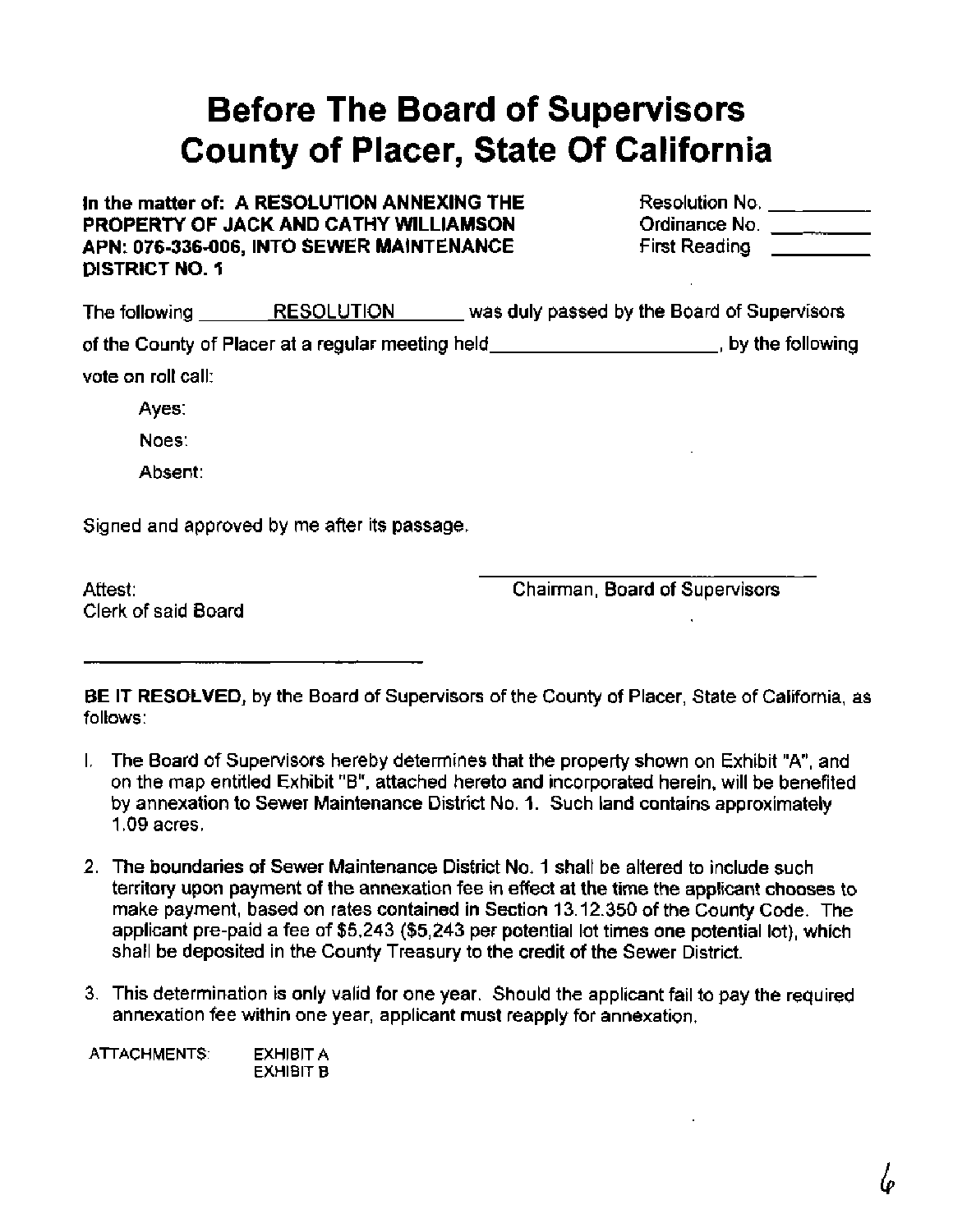#### Exhibit A

#### Williamson Annexation to Sewer maintenance District No. 1

Annexation No. 126

A portion of the Southwest one-quarter of Section 16, Township 13 North, Range 8 East M.D.M., described as follows:

Lot 117 of Christian Valley Park Unit No. 9, filed in Book H of Maps at Page 38, 0.R.P.C and described as follows:

Beginning at the most Westerly comer of said Lot 117. Thence, along the Northwesterly line of said Lot 117, North 44'35'32" East 274.65 feet to the most Northerly comer of said Lot 117, a point on the Southwesterly right of way line of Kenneth Way. Thence, along the Northeasterly line of said Lot 117 **and** the Southwesterly line of said right of way, South 37°39'55" East 172.00 feet to the most Easterly corner of said Lot 117. Thence, leaving said Southwesterly right of way line, along the Southeasterly line of said Lot 117, South 43°40'24" West 278.69 feet to the most Southerly corner of said Lot 117. Thence, along the Southwesterly line of said Lot 117, North 36°34'30" West 177.00 feet to the Point of Beginning, containing 1.095 acres, more or less.



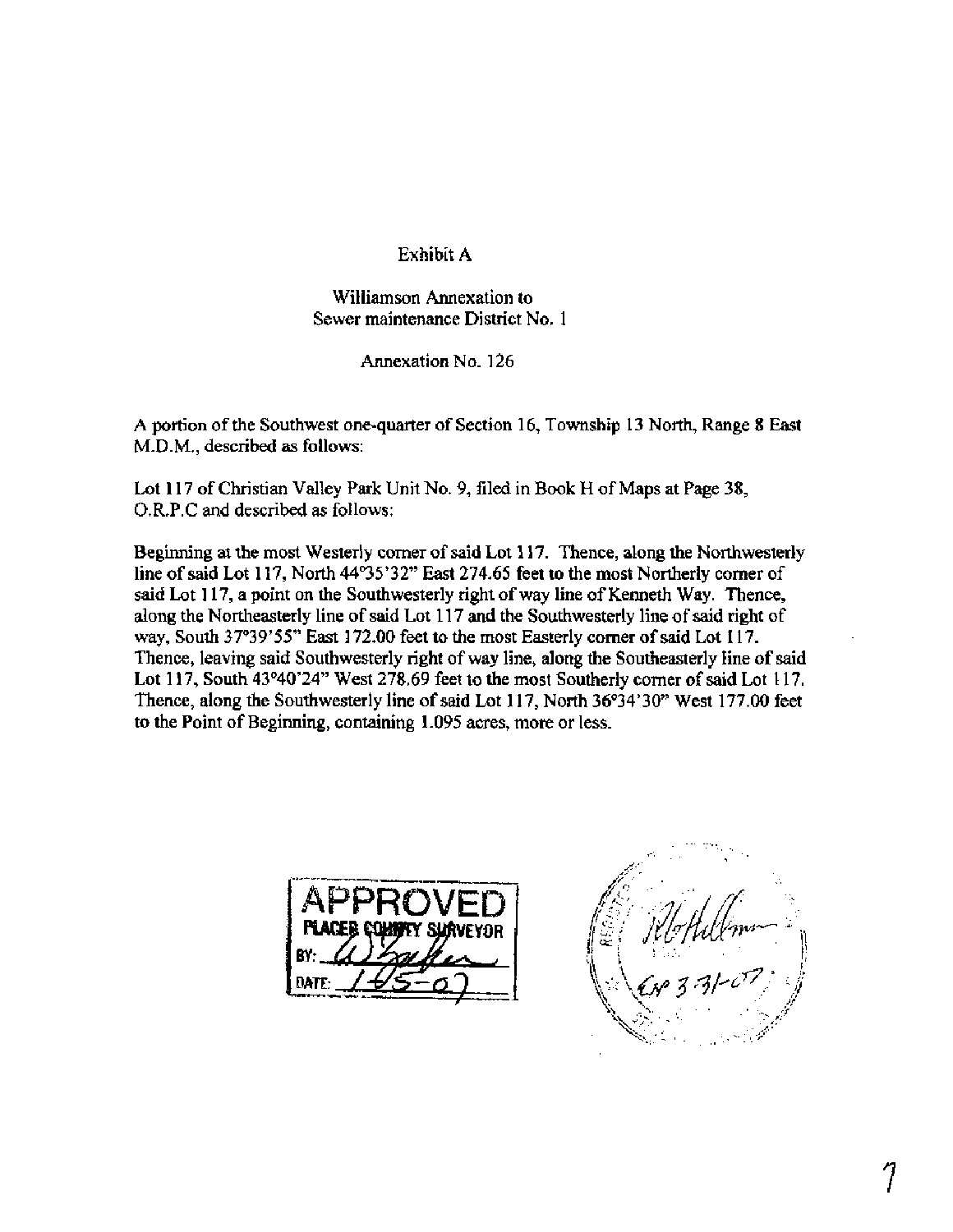# EXHIBITYB"